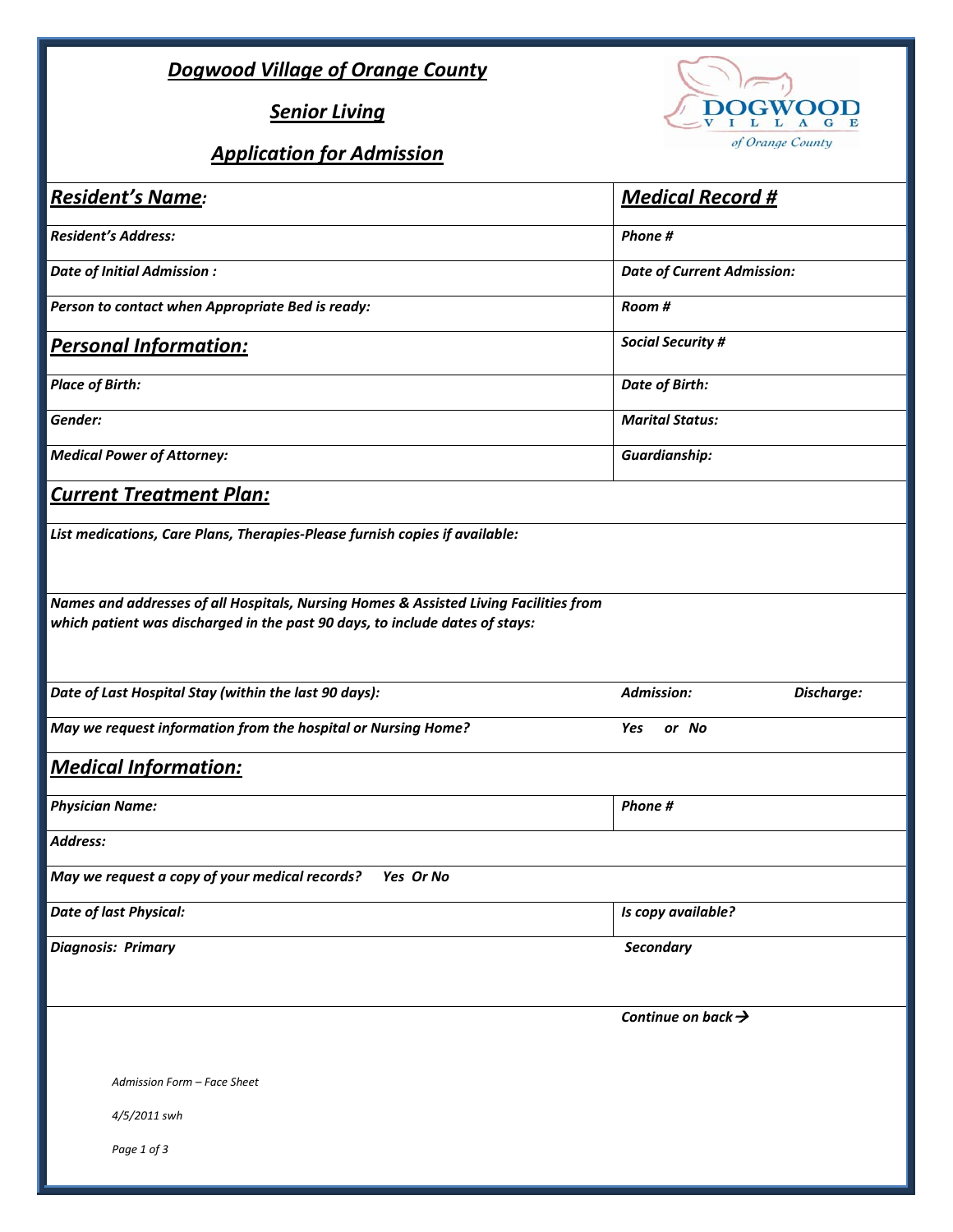| <b>Dental Information:</b>                                                      |                       |                                       |  |  |  |
|---------------------------------------------------------------------------------|-----------------------|---------------------------------------|--|--|--|
| Name:                                                                           |                       | Phone #                               |  |  |  |
| Address:                                                                        |                       |                                       |  |  |  |
| <b>Religious Information:</b>                                                   |                       | <b>Name of Church:</b>                |  |  |  |
| <b>Clergy Name:</b>                                                             |                       | Phone #                               |  |  |  |
| Address:                                                                        |                       |                                       |  |  |  |
| <b>Insurance Information:</b>                                                   |                       |                                       |  |  |  |
| <b>Medicare #</b>                                                               |                       | <b>Medicare D#</b>                    |  |  |  |
| Supplemental Insurance, Name, Address & Phone #:                                |                       | <b>Insurance Policy &amp; Group #</b> |  |  |  |
| Hospice (please circle one):<br>yes or no                                       | If yes, which agency: |                                       |  |  |  |
| Representative Payee (name, address & phone number):                            |                       |                                       |  |  |  |
| Is there Long Term Care Ins.? Yes or No If yes; name, address, phone & policy # |                       |                                       |  |  |  |
| <b>Responsible Party Information:</b>                                           |                       |                                       |  |  |  |
| Name:                                                                           |                       | E-mail:                               |  |  |  |
| Address:                                                                        |                       |                                       |  |  |  |
| Phone #'s<br>Home                                                               | Work                  | Cell                                  |  |  |  |
| <b>Person(s) to notify in case of Emergency</b>                                 |                       |                                       |  |  |  |
| 1) Name & Address:                                                              |                       | <b>Home Phone:</b>                    |  |  |  |
|                                                                                 |                       | <b>Work Phone:</b>                    |  |  |  |
|                                                                                 |                       | <b>Cell Phone:</b>                    |  |  |  |
| 2) Name & Address:                                                              |                       | <b>Home Phone:</b>                    |  |  |  |
|                                                                                 |                       | <b>Work Phone:</b>                    |  |  |  |
|                                                                                 |                       | <b>Cell Phone:</b>                    |  |  |  |
|                                                                                 |                       |                                       |  |  |  |
| Admission Form - Face Sheet                                                     |                       |                                       |  |  |  |
| 4/5/2011 swh                                                                    |                       |                                       |  |  |  |
| Page 2 of 3                                                                     |                       |                                       |  |  |  |
|                                                                                 |                       |                                       |  |  |  |